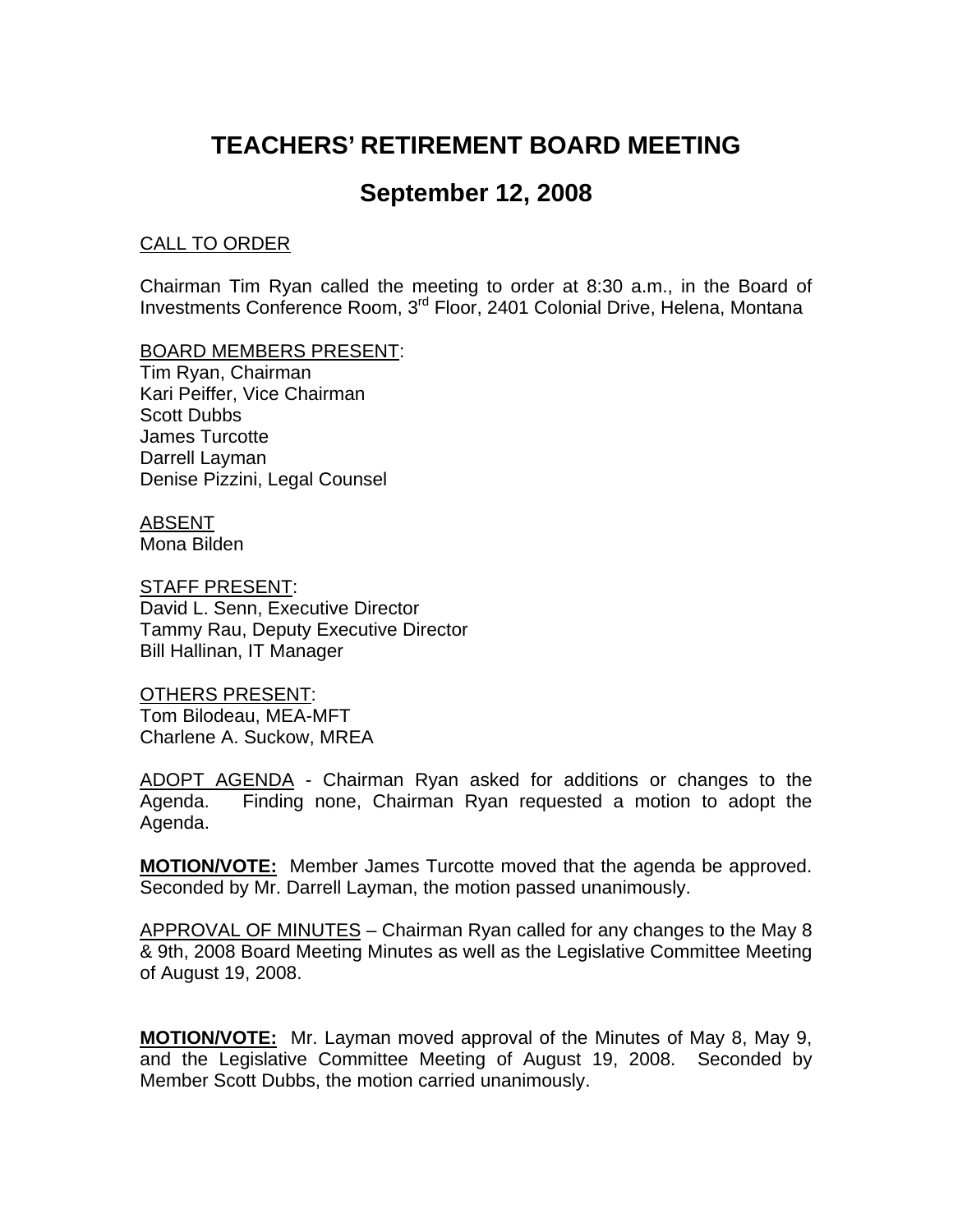PUBLIC COMMENT – Chairman Ryan called for public comment on Board related items. No public comments were made.

#### LEGISLATIVE COMMITTEE REPORT AND PUBLIC COMMENT ON PROPOSED LEGISLATION

Funding/Return to Work Proposal - Executive Director David Senn distributed a letter to the Board from Superintendent Bruce Messinger, Helena Public Schools, regarding the Funding and Return to Work legislative proposal. Dr. Messinger objected to the proposal to increase the break in service to six months and to the additional employer contributions. Mr. Senn also shared an e-mail he received from Darrell Rud, Executive Director, School Administrators of Montana, stating he could not support the proposed changes.

In addition, Mr. Senn reported that at the August Legislative Committee meeting, Mr. Bob Vogel and Mr. Rud stated they could not support the 6 month break in service but neither mentioned any objection to the suggestion that employers contribute the combined contribution rates on all wages paid to working retirees. During the August meeting MEA-MFT stated they could not support the change to allow retirees to earn more than 1/3 of the final average salary.

Mr. Senn continued to review each section of the proposed bill draft.

Mr. Tom Bilodeau stated that MEA-MFT opposes increasing the post-retirement earning limits from 1/3 to 1/2. The only change that MEA-MFT would tend to support would be an introduction of employer contributions.

Mr. Senn recommended the Board strike Section 1 of the Bill Draft, eliminating the 6 month waiting period, the contributions on working retiree wages, and the increased post-retirement earning limits from 1/3 to 1/2. He recommended the Board add a provision to require employers contribute the normal employer contribution rate on all wages paid to retirees working part-time. Mr. Senn explained the normal employer rate would be the percentage they would have contributed on the salaries paid to any member except for the fact that they hired a retired member. Mr. Senn commented that when the Actuarial Report is completed and presented to the Board in November, we would be able to estimate if this rate increase would help offset the adverse impact of retired members returning to active membership.

Mr. Bilodeau, MEA-MFT said that first, they are not convinced that expanding the post-retirement earning limits from 1/3 to 1/2 will effectively accommodate school district needs. They believe that the marginal increase does not accomplish the stated objective. Secondly, it is good and proper that we bring in an employer contribution. Mr. Bilodeau also expressed MEA-MFT's support for their proposal to increase the multiplier to 2% for members at least age 55 with 30 or more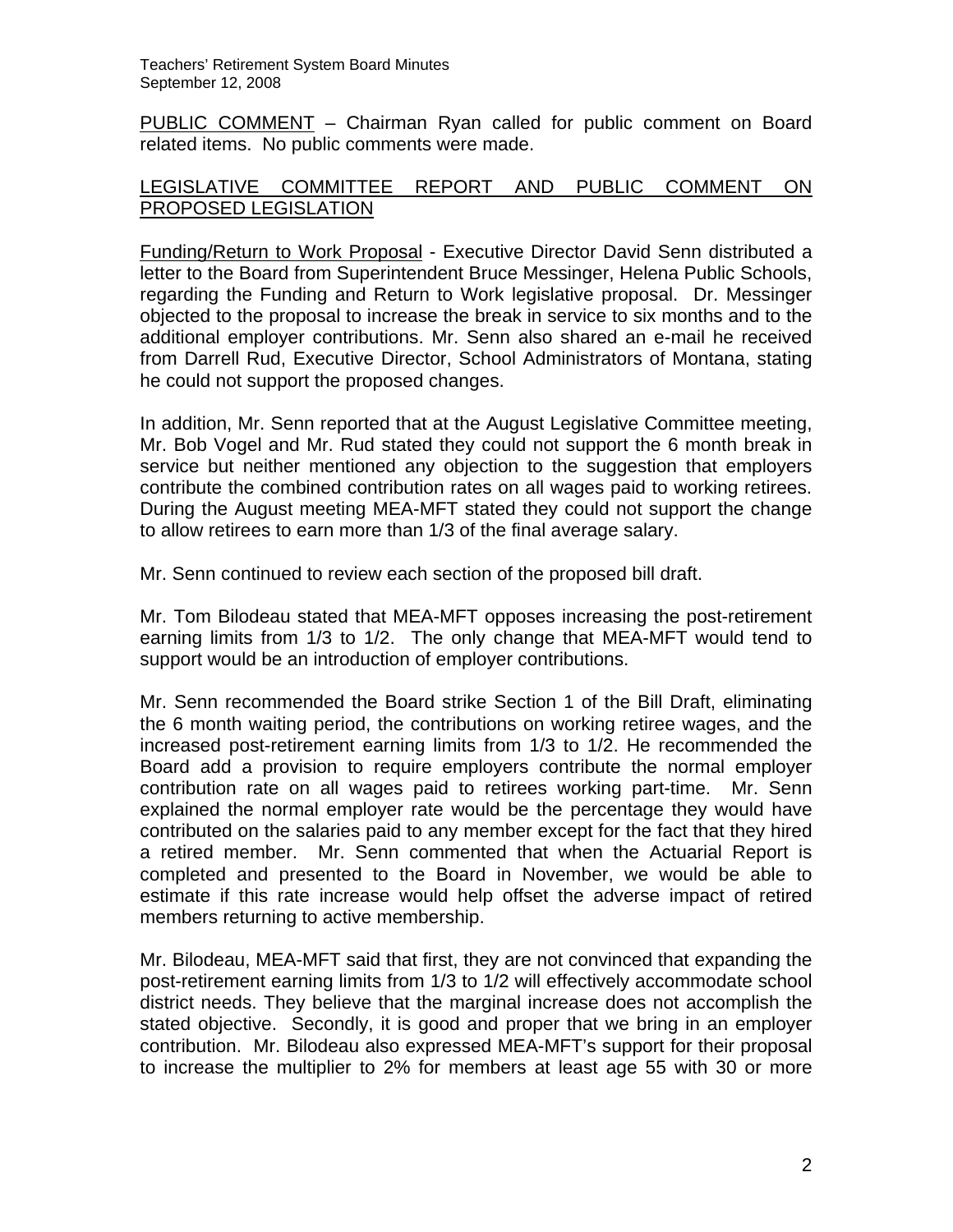years of service explaining that their proposal would encourage people to stay in the profession and extend their careers.

Mr. Dubbs voiced his concern that other than Dr. Messinger's letter that there have been no discussions what so ever relating to the proposal that employers make contribute on wages paid to working retirees.

Mr. Turcotte, Mr. Senn, and Mr. Dubbs all commented that the committee received objections and criticism to the Board's proposal but no constructive input from the education community as to what they would like to see in terms of improvements to the return to work provisions.

Mr. Layman stated that it is frustrating that TRS put forth its idea after having studied 30 other states and having an open forum every time the committee met, and that no one comes forward with any suggestions. He was disappointed with the input from the various groups.

Chairman Ryan recognized that everyone is frustrated with the lack of input but is encouraged that there is recognition that the TRS cannot be the solution to the employment issues. Mr. Ryan thanked the committee and those who spent so much time doing the research. There are real issues facing education in Montana and if we do not work together those issues will not be resolved in a satisfactory manner. TRS has done all that it can do to mitigate some of these circumstances keeping in mind the fiduciary duty to the retirement trust. We need to understand each others issues so we may work together because we are all in this for the same purpose.

Mr. Dubbs acknowledged that Mr. Bilodeau and his association have been very upfront with TRS. It is obvious that we need to change how a retiree can step back into the system but now all we have left is a proposal to change how benefits are calculated when a retired member returns to active service. Mr. Dubbs stated he would like to attach this recommendation to the MEA-MFT 2.0% multiplier proposal. He believes going in with two proposals right now gives people a choice. Otherwise the Legislature will leave a good proposal on the table that we have endorsed in two previous legislative sessions that helps address a huge part of the problem.

Mr. Senn suggested the Board proceed with the recommended legislative proposal pending additional information on the cost of retired members return to active status. Mr. Senn pointed out that the deadline is to have a draft bill to the Budget Office by Monday.

**MOTION/VOTE:** Member Kari Peiffer moved that Section 1 of the draft bill be struck and to add a section requiring employers to pay the employer contribution rate on all wages paid to working retirees. Seconded by Mr. Turcotte, the motion passed unanimously.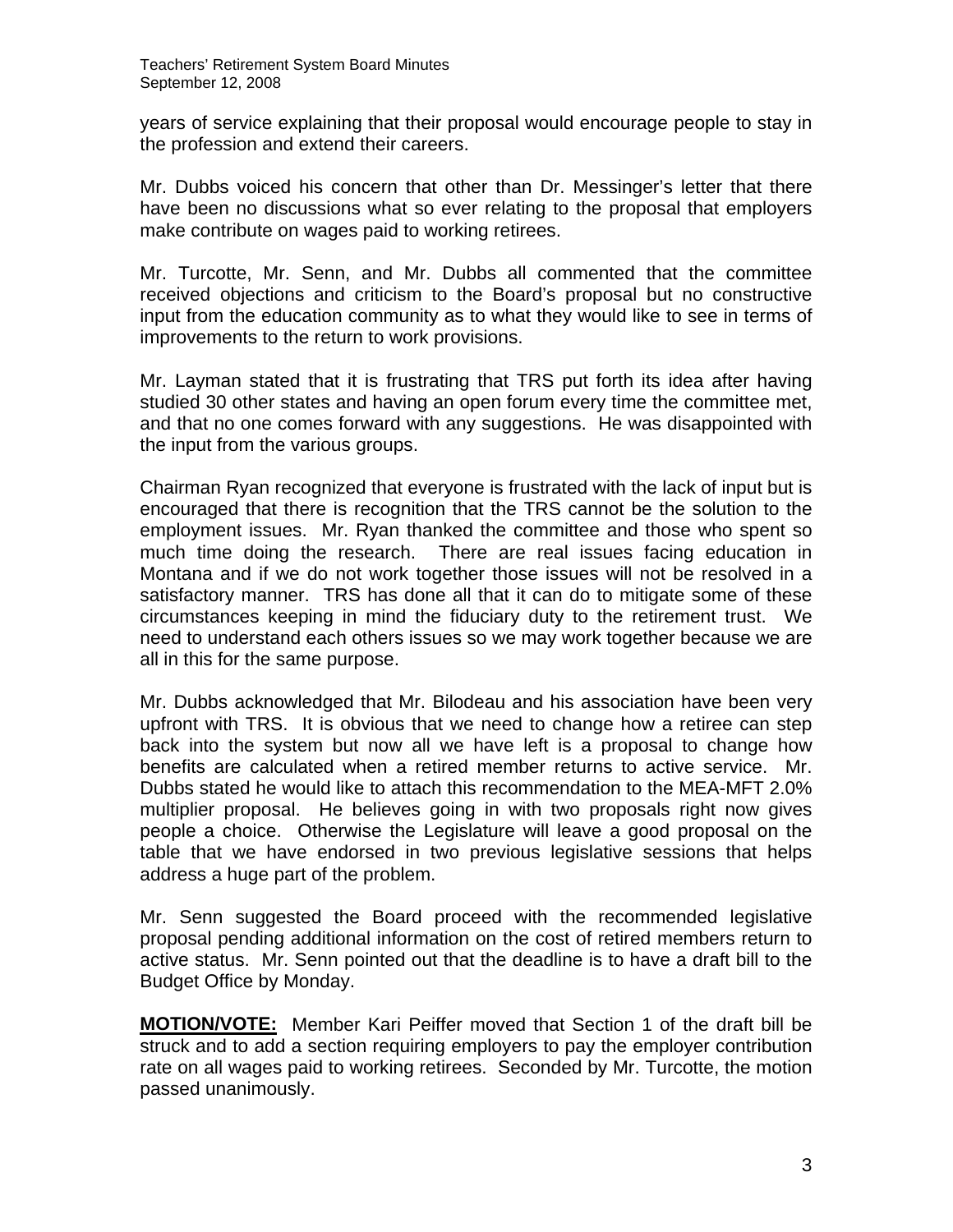Housekeeping Proposal –Mr. Senn explained the proposal was necessary to comply with the Pension Protection Act of 2006; clarifying definitions, who must be a member of the system, family law orders, and optional retirement allowances; and to requiring certification of termination of employment in compliance with the Internal Revenue Code.

Chairman Ryan questioned if we have heard anything back from OPI. Mr. Senn replied no, but he has talked with OPI and they are working on getting the Board further explanations regarding their proposal.

Mr. Senn continued to review each section of the draft proposal.

**MOTION/VOTE:** Mr. Turcotte moved to approve the draft Housekeeping Bill. It was seconded by Mr. Layman. Chairman Ryan asked for Public Comment, finding none, the motion passed unanimously.

Mr. Bilodeau, MEA-MFT thanked the TRS staff and Members of the Board that worked over 15 months on the return to work issues generally. Everyone did make a very good effort. On the Housekeeping Bill, Mr. Bilodeau stated there has been a lot of discussion on all of the issues with all interested parties and thinks they are solidly behind the bill and looks forward to the State Administration Committee Meeting when it is presented.

Other Legislative Proposals - Mr. Senn stated that he had invited Montana Retired Education Association, MEA-MFT, School Administrators of Montana, Montana School Boards Association, Montana Rural Educators Association (MREA) to present their proposals.

Charlene A. Suckow, on behalf of the MREA, stated that the retired teachers association would not have any legislation this session. She added the housekeeping package that was proposed is good and is acceptable to MREA.

Mr. Bilodeau, MEA-MFT presented two pieces of legislation affecting TRS. The first proposal is the 2.0% Professional Retirement Option (PRO) proposal. This is the same PRO proposal that has been introduced in previous legislative sessions. It would provide a 2% formula for those individuals age 55 or older who work 30 years or more. The proposal will include a two year delayed effective date. The cost is expected to be in excess of 2.0% of payroll or approximately \$12 to \$13 million per year. As previously proposed, MEA-MFT is suggesting the State General Fund pick up the full cost, rather than the County retirement levy.

Mr. Bilodeau stated the MEA-MFT second legislative proposal would increase the employer contribution paid into the Optional Retirement Plan (ORP) for university faculty enrolled in the TIAA-CREF program. This proposal is identical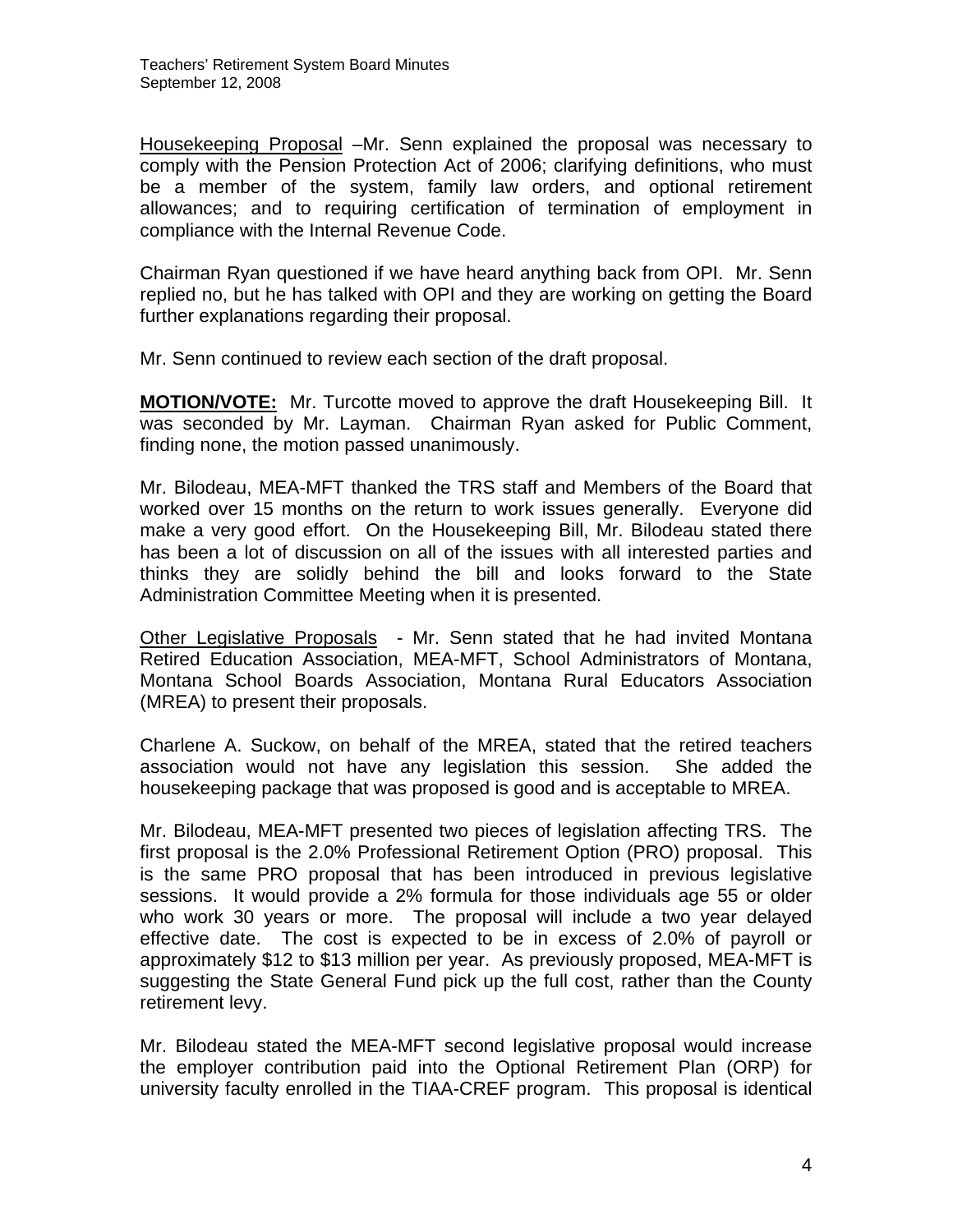to the legislation that was presented in the past legislative session that took the employer contribution from 5% to 6%.

Mr. Senn then discussed LC2222, a statewide pay schedule for teachers and specialists presented to the Education Subcommittee on September 4, 2008. Mr. Senn's concern is not with the pay schedule but that there would be an immediate windfall for teachers who work under the new schedule for 3 years and then retire. In addition the proposal has a salary spike built into it at 20 years at which time the member receives an additional 5% of salary and at 25 years when the member receives an additional 3%. The result is a shorter period in which to collect contributions and earn investment earnings required to fund that higher benefit.

On the positive side, the increase in pay would increase the contributions TRS would be collecting to pay off the unfunded liability, which would reduce the amortization period. The bill was heard by the committee but was not moved forward.

Mr. Bilodeau commented that LC2222 would establish a \$40,000 starting salary indexed for inflation with a maximum salary of \$80,000. The estimated cost the first year to implement the schedule would be approximately \$130 million.

Critical Shortage Exceptions - Mr. Senn explained the Legislative Committee had asked that this issue be placed on the September agenda in order to have an open discussion with the organizations most interested in hiring retired TRS members. Seeing no one in attendance interested in this issue, the item was not discussed

# EXECUTIVE DIRECTOR'S REPORT

Proposed Administrative Rule Changes to Comply with the Pension Protection Act of 2006 –Mr. Senn presented the proposed Administrative Rule additions and changes required to comply with the Pension Protection Act of 2006. Mr. Senn thanked Ms. Denise Pizzini for her excellent work in compiling the required federal amendments into the format required for Administrative Rules.

**MOTION/VOTE**: Mr. Turcotte moved to proceed with posting the Administrative Rule changes. It was seconded by Mrs. Peiffer. Chairman Ryan asked for public comment, finding none, the motion passed unanimously

Agency Legal Services – Mr. Senn reported that the Department of Administration had advised him that they are no longer able to provide adequate legal services to cover the TRS legal requirements. Mr. Senn commented that Denise Pizzini has done a great job in covering the critical issues. However, TRS requirements for legal services are increasing with a substantial amount of legal work that needs to be completed over the next several months. Mr. Senn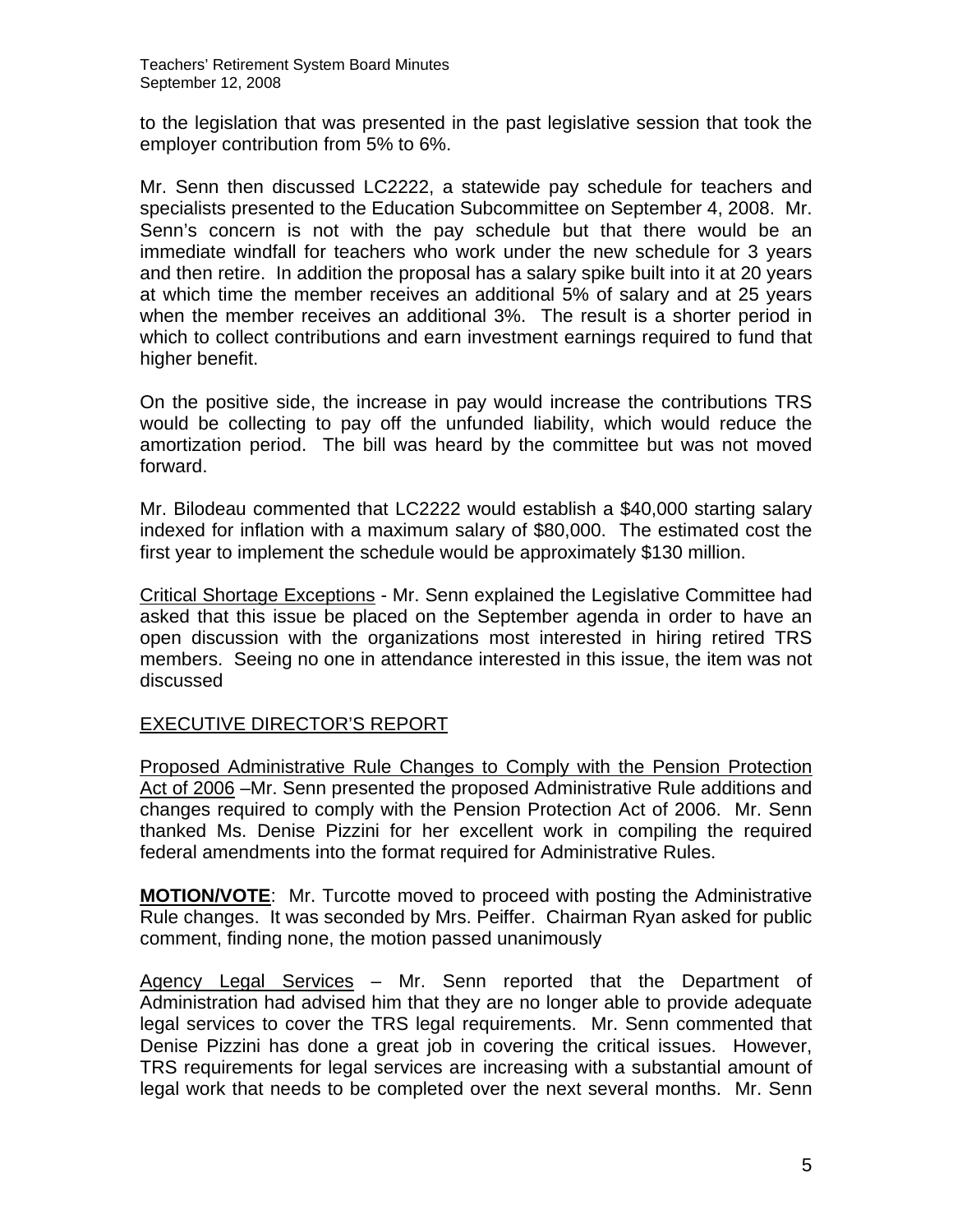recommended hiring a full time in-house attorney, and increasing the budget for fiscal year 2009 by \$65,000, to cover the additional salary, supplies and start-up cost of the new position.

Chairman Ryan commented that he felt it was the Board's preference to contract for legal services with a private firm. Mr. Senn replied that he has asked the Legal Review Committee about this option and was told that they would only approve a contract for outside legal counsel on a short-term basis.

**MOTION/VOTE**: Mr Layman moved to authorize staff to hire a full time in-house attorney and to increase the budget for Fiscal year 2009. Seconded by Mr. Dubbs, the motion passed unanimously.

Mr. Senn asked if any Board members wanted to be included in the interview process. Chairman Ryan stated that he would like to be involved.

Executive Order 35-2008 - Mr. Senn summarized Executive Order 35-2008 which asks all state agencies and boards to use technology when holding meetings to conserve energy as much as possible. Conference calls have been utilized to this end and TRS will continue to conserve energy through the use of technology as much as possible.

OPI Membership Proposal – Mr. Senn reported that he had been working with Madalyn Quinlan to clarify their request to move positions from TRS to PERS and had asked her to document what positions they have moved, why they were moved, and what had changed. Mr. Turcotte asked if TRS can require the positions remain as currently classified until the issue is resolved. Chairman Ryan questioned how long TRS should let this go on if they do not hear from OPI by November. Mr. Senn will advise Madalyn Quinlan of the Board's preference that any new hires to a position remain in the system where the position had been previously reported.

Executive Summary – Mr. Senn informed the Board that Rita Karnopp has moved onto the Department of Health and that the Executive Assistant position has been advertised with a closing date of September 11, 2008.

Mr. Senn commented that the summer work schedule was used this year worked well, with some exceptions on Mondays and Fridays when we were sometimes very short staffed. He recommended that the alternative schedule be used again next summer.

The Market Value Liabilities issue was reported on by Mr. Senn. If public systems were required to use a short-term bond rate to value unfunded liabilities, amortization periods would greatly increase. This method is not supported by the NCTR or any other organization representing public retirement plans. In addition the TRS Actuary, Mark Olleman, does not support this method.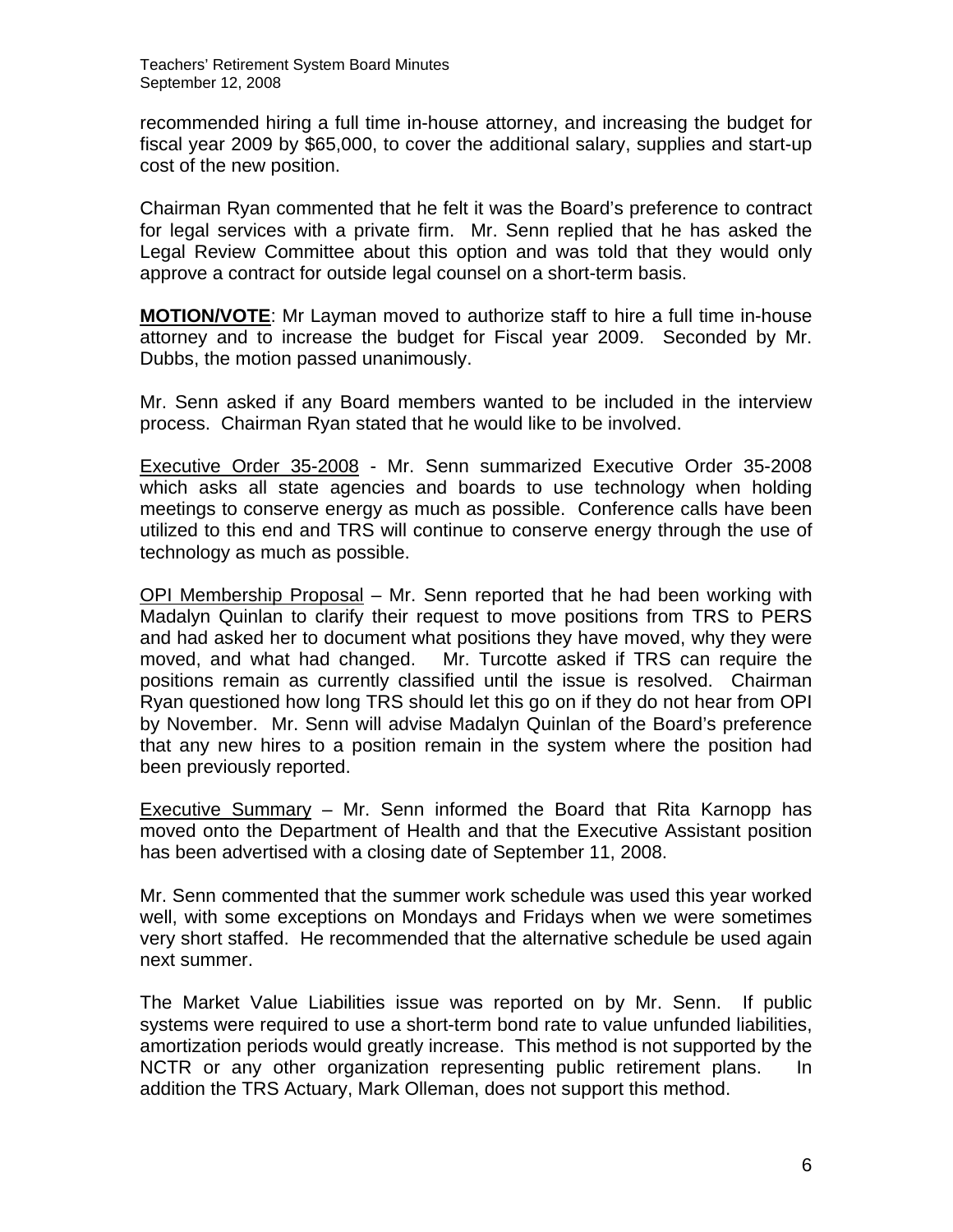## OTHER BUSINESS

Board of Investments Report – Mr. Turcotte presented the Board of Investment Report. TRS is down 4.68%, gross, for the year end which impacted the actuarial valuation.

Next Board Meeting - The next Board Meeting has been scheduled for November 14, 2008.

Government Finance Officer Association (GFOA) Conference Report – Deputy Executive Director Tammy Rau reported on the GFOA conference that she attended and thanked the Board for allowing her to attend. Mrs. Rau attended a management & policy class that dealt with communicating with employees and the public. There is software called Camtasia that TRS is considering and Tammy felt what she had learned from the class could be applied to that software. Another class attended was a pension and benefit class that addressed the future of public sector retirement plans and inferred that the US money supply link to oil prices will ultimately create a greater credit crunch. The class suggested that future plan design should reflect longevity and should be something similar to Social Security. The budget and financial planning class that Mrs. Rau attended dealt with performance management which included a briefing on the Joint National Advisory Commissions progress. What the committee is trying to do is develop a comprehensive performance measurement framework that can be used across state agencies. Performance measurements are something that TRS should be looking at adopting in the future. She also attended a class that dealt with disaster management and resiliency which focuses on building enhanced capabilities which allows government to both respond and recover quickly to a disaster.

Mrs. Rau informed the Board that TRS management has talked about these issues and needs to start a budget and build a plan for disaster management. The importance of being able to effectively deal with a possible mass loss of life is critical. TRS also needs to have staff involved not only by having their personal data updated but reviewing their areas of work and suggesting what would be necessary or helpful in a disaster scenario.

Public Retirement Information Systems Managers (PRISM) Conference Report – IT Manager Bill Hallinan thanked the Board for the opportunity to attend the conference and reported on the conference. At the conference Mr. Hallinan attended a roundtable discussion regarding management of change in the business and IT environment. Mr. Hallinan went over several key suggestions that had been presented for achieving a comfort level for change. A presentation by Futurist David Zach gave suggestions in dealing with upcoming trends and what to look forward to. Four different retirement systems gave presentations.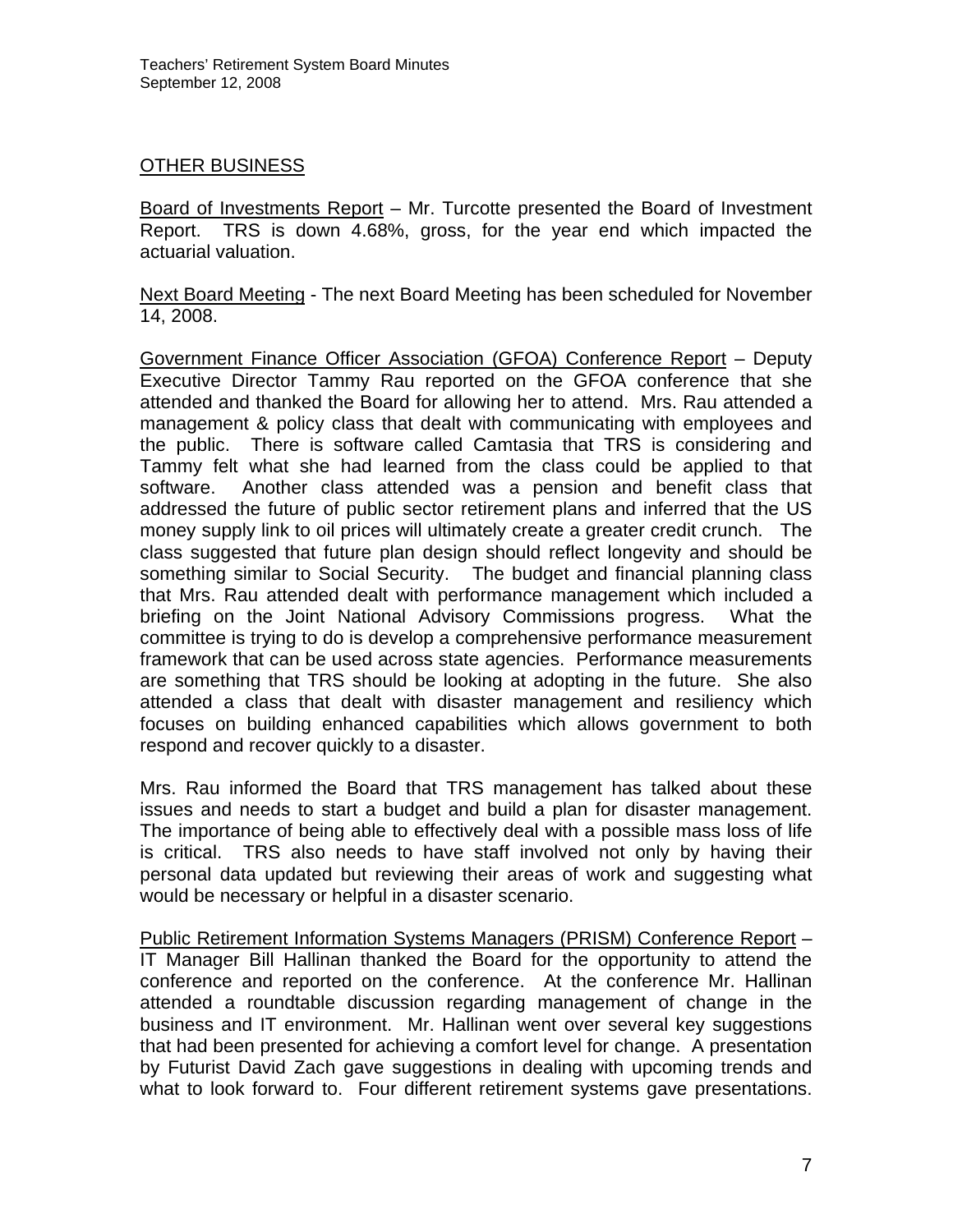Teachers' Retirement System Board Minutes September 12, 2008

California PERS spoke to their experience in restructuring their organization. Ohio SERS spoke about organizational change and suggestions for facilitating change. The Denver ERS is in the process of revising their antiquated system and spoke about their experience and gave suggestions regarding doing a risk and needs analysis for a new line of business. The City of Milwaukee ERS gave suggestions for project planning and implementation.

Mr. Hallinan presented an overview of the need for new equipment, as well as development of a disaster recovery plan. The current system is redundant and maintenance agreements are expiring. After May 2010 the current equipment will no longer be covered by maintenance. Mr. Hallinan presented a synopsis of what will be needed and the approximate costs. Mr. Hallinan reviewed the capabilities of the HP3000 which is an option he is investigating. This is a proposal for the 2010 budget but he wanted the Board to be aware of the need by advising them in advance as it is a major expenditure in terms of equipment that is needed.

#### LEGAL COUNSEL REPORT

#### CLOSED MEETING

Chairman Ryan directed the meeting be closed at 1:45 p.m. to discuss legal strategy which is protected by attorney-client privilege.

#### OPEN MEETING

NAPPA (National Association of Pension Plan Attorneys) Conference Report – Denise Pizzini thanked the Board for the opportunity to attend the conference. Mrs. Pizzini reported the conference was one of the best organized and legally intensive conferences she has attended and was excellent. The portion she attended on issues coming up in the Federal Legislative Session expected to see some technical corrections of the Pension Protection Act. Mrs. Pizzini did not feel that any of the proposed corrections particularly pertained to the TRS. Mrs. Pizzini stated that there was a lot of discussion and a session devoted to Market Value Liabilities, or Financial Economics. They expect to see legislation at the federal level in this area.

The session on service provider contracts discussed the very broad indemnification provisions for limited liability provisions in actuarial contacts. Actuarial firms are strictly limiting their liability to gross negligence or willful misconduct. The suggestion was that it should be an issue for the RFP and expectations for indemnification be placed in the RFP or at least ask for favored nation's status, which is a request for the best indemnification language that is given to any client. The big topic at the NAPPA conference was tax issues and the IRS involvement. There is a group in NAPPA that is working with the IRS to give them an understanding of the public plans' needs and requirements.